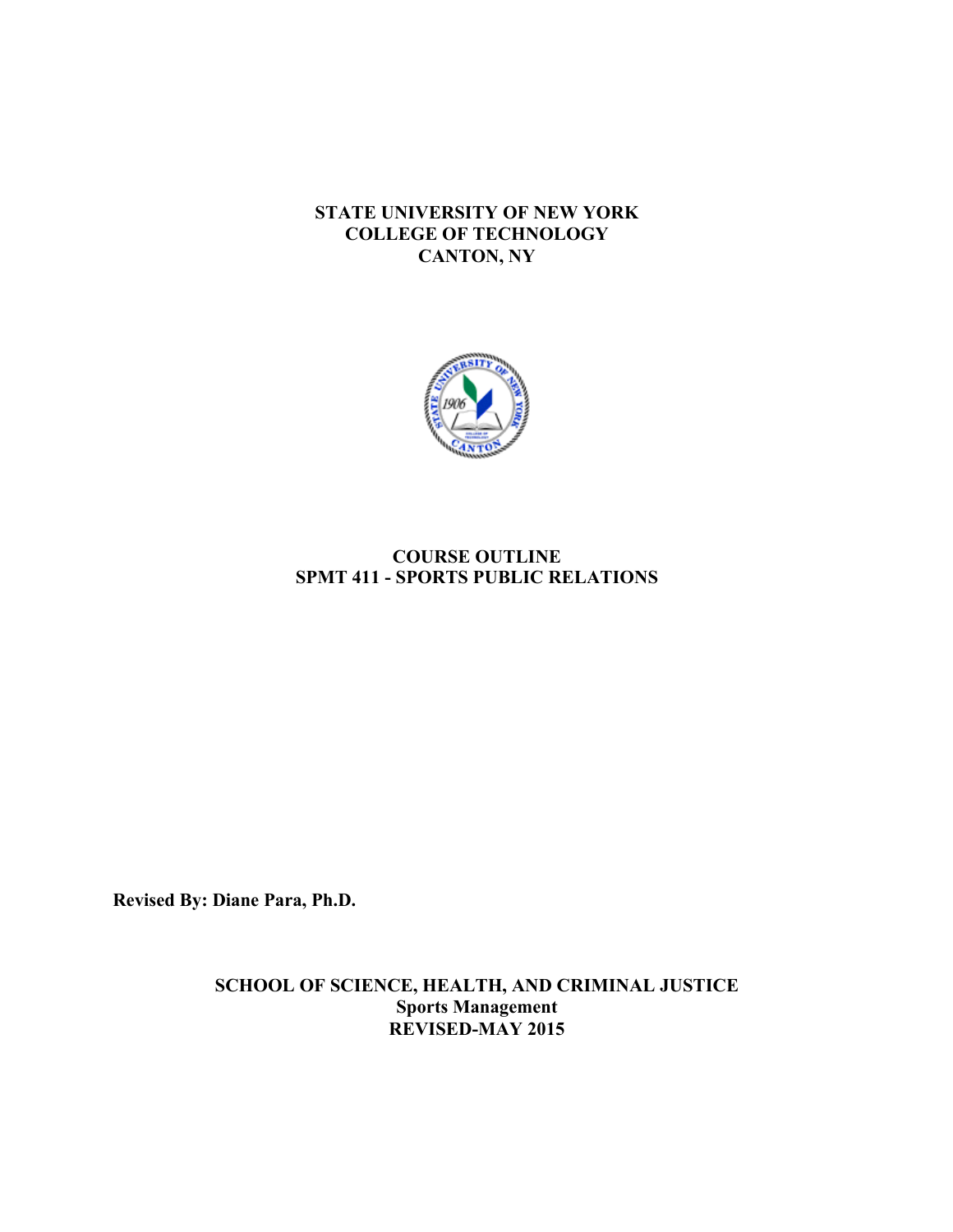# **SPMT 411: SPORT PUBLIC RELATIONS**

- **A. TITLE:** Sports Public Relations
- **B. COURSE NUMBER:** SPMT 411
- **C. CREDIT HOURS:** 3
- **D. WRITING INTENSIVE COURSE:** N
- **E. COURSE LENGTH:** 15 weeks
- **F: SEMESTER(S) OFFERED:** Fall/Spring
- **HOURS** OF LECTURE, **ACTIVITY:** Three lecture hours per week. **G. HOURS OF LECTURE, LABORATORY, RECITATION, TUTORIAL,**
- **H. CATALOG DESCRIPTION:** This course focuses on the application of media relations, communications, sport marketing, and demographical concepts in a sport organization. Students will develop a sport public relations campaign that will utilize various broadcast, electronic, and print media. Students will learn how to generate and run focus groups, as well as generate media packets, press releases, and presentation of their public relations campaign.

## **I. PRE-REQUISITIES/CO-COURSES:**

 a.) Pre-requisites: (SPMT 101) Foundations of Sports Management or permission of instructor

b.) Co-requisites:

**K.**

### **J. GOALS (STUDENT LEARNING OUTCOMES): By the end of this course, the student will be able to:**

| <b>Course Objective</b>                                 | <b>Institutional SLO</b> |
|---------------------------------------------------------|--------------------------|
| a. Explain the role and application of public relations | 2. Crit. Thinking        |
| in professional and collegiate sports                   | 3. Prof. Competence      |
| b. Describe the major theories, strategies and          | 2. Crit. Thinking        |
| processes involved in the practice of public relations  | 3. Prof. Competence      |
| within a sports setting                                 |                          |
| c. Identify and describe the roles played by various    | 2. Crit. Thinking        |
| sport public relations professionals                    | 3. Prof. Competence      |
| d. Write types of materials used in sports public       | 1. Communication         |
| relations; particularly press releases, newsletters,    | 2. Crit. Thinking        |
| brochures, and media guides                             | 3. Prof. Competence      |
|                                                         |                          |
| e. Illustrate the skills needed and techniques used by  | 1. Communication         |
| sports public relations professionals when dealing      | 2. Crit. Thinking        |
| with crisis situations                                  | 3. Prof. Competence      |
| f. Critically analyze current, real life sport public   | 2. Crit. Thinking        |
| relations issues and pieces                             | 3. Prof. Competence      |
|                                                         | 4. Inter-intrapersonal   |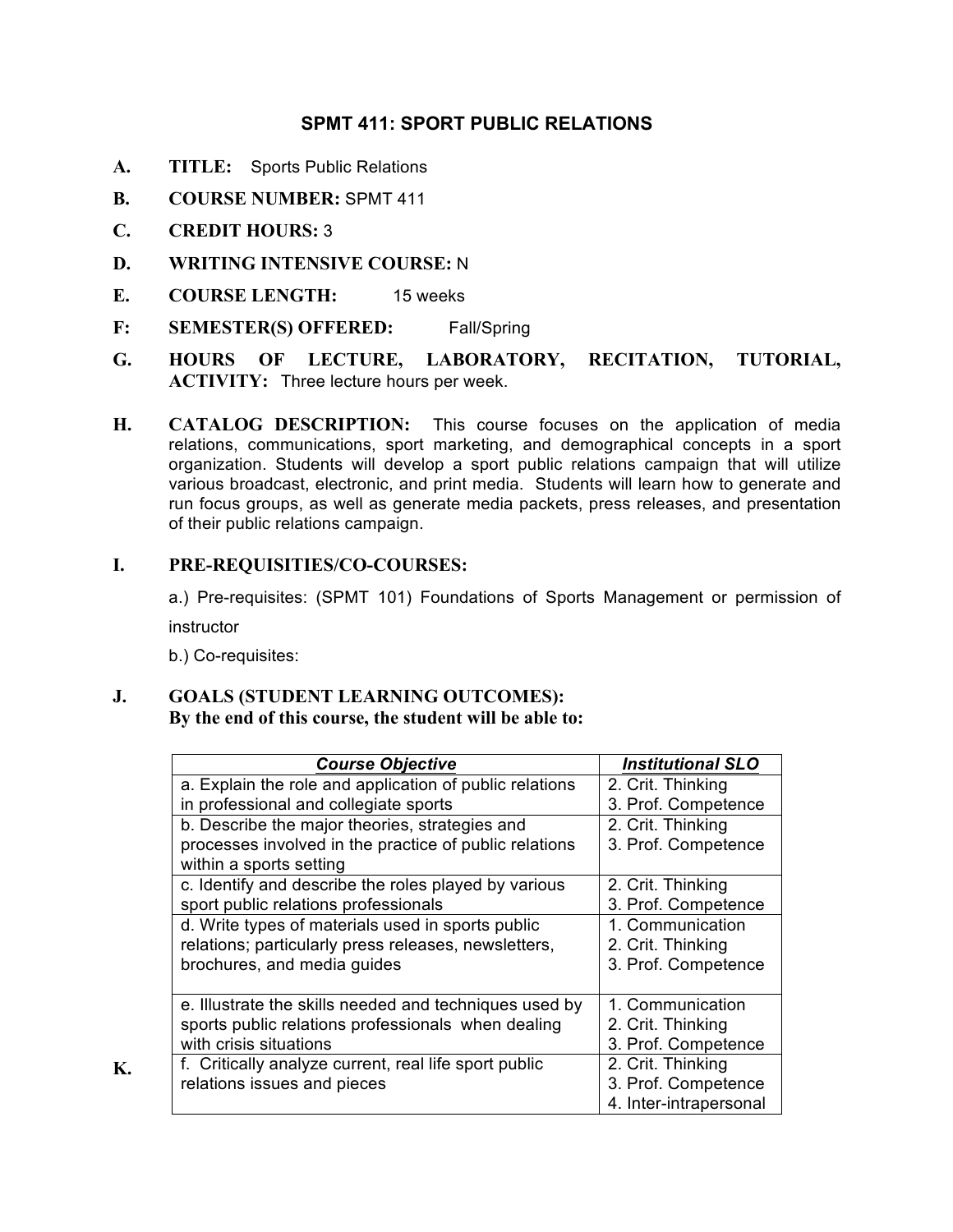## **TEXTS:**

Stoldt, G.C., Dittmore, S. W., & Branvold, S. E. (2006). *Sport Public Relations;* 

*Managing Organizational Communication.* Champaign, Illinois: Human Kinetics.

## **L. REFERENCES:**

 Helitzer, M. (2001). *The dream job: Sports publicity, promotion and marketing*. Athens, Ohio: University Sports Press.

**M. EQUIPMENT:** Technology Enhanced Classroom

## **N. GRADING METHOD:** A-F

## **O. MEASUREMENT CRITERIA/METHODS:**

- Writing assignments
- Quizzes
- Group projects and presentations
- In class discussions and activities

## **P. DETAILED COURSE OUTLINE:**

### **I. Introduction and Overview**

- a**.** Discussion of course expectations, objectives and outcomes
- $b_{-}$  relations, and communication concepts for sport public relations) Sports PR introduction and definitions (sport mass marketing, media

### **II. Employing News Media Tactics**

- a. Review sample press releases
- b. The art of "Spin" in the sports industry
- c. Formats, writing style, procedure for distribution

### **III. Staging Interviews, News Conferences and Media Events**

- a. Discuss the makeup and design of media rooms
- $b_{-}$ Techniques to holding press conferences
- C. Techniques to prepare interviewees for press conferences

### **IV. Using the Internet in Sports Public Relations**

- a. Discuss the importance of a website in sports public relations
- b. Discuss developing and maintaining websites
- c. Discuss the growth of websites and the need for instant information

#### **V. Press Conference Group Project –Working in groups, students will contact live press conferences at an on-campus sporting event (e.g. the USCAA women's volleyball national championship)**

- a. The students will set up a media room at the venue
- b. Students will watch the sporting events designated and generate questions to be asked at the press conferences
- c. Students will act as moderators of the press conferences